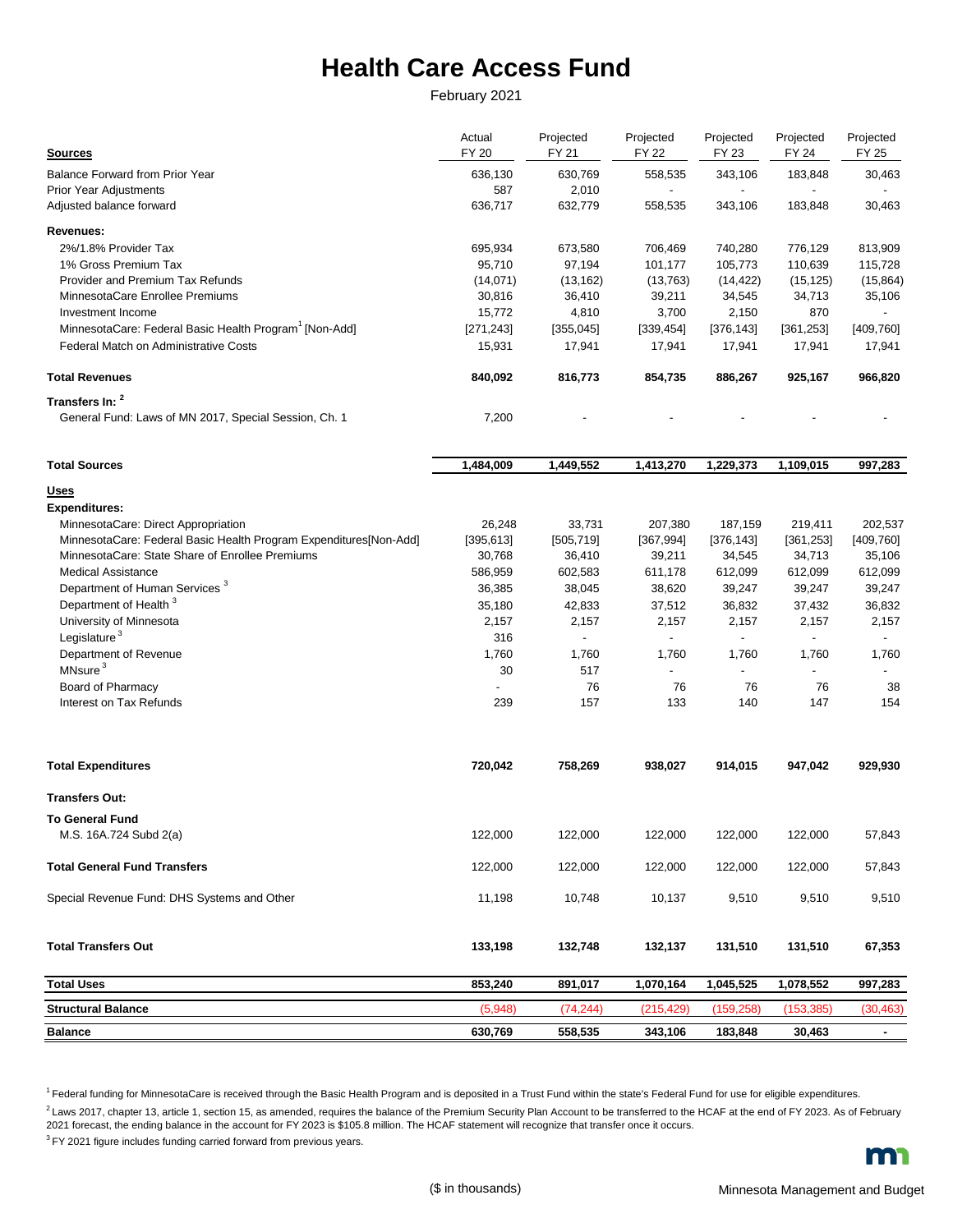## Health Care Access Fund

February 2021 Forecast Update

**PURPOSE OF FUND** The health care access fund (HCAF) was created to increase access to health care, contain health care costs, and improve the quality of health care services for Minnesotans. The largest source of funding to the HCAF is a 1.8 percent provider tax. Prior to January 1, 2020, the provider tax was two percent. In addition, revenue to the fund includes a one percent gross premium tax, MinnesotaCare enrollee premiums, investment income earned on the balance of the fund, and federal match on administrative costs.

The fund covers portions of the cost of both the Medical Assistance (MA) and MinnesotaCare/Basic Health Plan (BHP) programs. Both programs are funded by a combination of state and federal resources. The portion of MinnesotaCare funded by the HCAF reflects the cost of the program not covered by federal BHP revenue or enrollees not eligible for federal BHP funding (state-only funded enrollees). The legislature sets the amount of HCAF covering MA, so this amount does not change with the forecast. The fund also pays for various agency responsibilities including administering the MinnesotaCare/BHP program, and granting resources to partners that enhance public health activities.

| <b>Change in HCAF Balance</b>  |          |          |  |  |  |  |
|--------------------------------|----------|----------|--|--|--|--|
| $(\xi millions)$               | FY 22-23 | FY 24-25 |  |  |  |  |
| <b>Prior Projected Balance</b> | 170      | (15)     |  |  |  |  |
| Change Prior Year              |          | 14       |  |  |  |  |
| Revenue Increases              | 25       | 39       |  |  |  |  |
| <b>Expenditure Changes</b>     | 17       | (20)     |  |  |  |  |
| <b>Restored 16A Transfers</b>  |          | 58       |  |  |  |  |
| <b>New Projected Balance</b>   | 184      |          |  |  |  |  |

**FORECAST AND FUND BALANCE CHANGES** The HCAF is projected to have a balance of \$559 million at the end of FY 2021. This is a  $$6$  million (1.1 percent) increase above November estimates primarily due to stronger revenue collections in the current fiscal year.

At the end of the next biennium, the HCAF balance is estimated to be \$184 million, up \$14 million (8.3 percent) compared to the previous estimate. This forecast no longer anticipates a deficit at the end of FY 2025 and partially restores statutory transfers to the General Fund in the planning estimates.

**Change in sources.** HCAF revenues are projected to be \$1.741 billion in FY 2022-23, a \$25 million (1.4 percent) increase from November estimates. This increase is primarily due to stronger than expected collections in the current fiscal year and an increased growth for health care services compared previous estimates. HCAF revenues are still projected to be slightly lower than the February 2020 forecast even with the improved outlook in this forecast and November 2020.



In FY 2024-25, HCAF revenue is expected to be \$1.892 billion, a \$39 million (2.1 percent) increase from November forecast. Drivers of change in provider tax revenue for the FY 2022-23 biennium carry into the planning estimates.

**Change in Expenditures.** Total spending is projected to be \$2.116 billion in FY 2022-23 (up \$17 million, 0.8 percent) and \$2.075 billion (up \$38 million, 1.9 percent) in FY 2024-25 compared to previous forecast.

Changes in to HCAF expenditures in this forecast are directly related to changes in federal BHP revenue and spending from the BHP Trust Fund. When BHP funds are not sufficient to cover BHP expenditures, the HCAF must pay the difference. This is explained in detail on following page.

The change in HCAF revenue and expenditures creates a positive balance in the HCAF and supports a \$58 million transfer increase to the General Fund in FY 2024-25 as required by current law. M.S. 16A.724 subd. 2(a) directs MMB to transfer \$244 million each biennium from the HCAF to the general fund if resources exceed expenditures in the Fund.